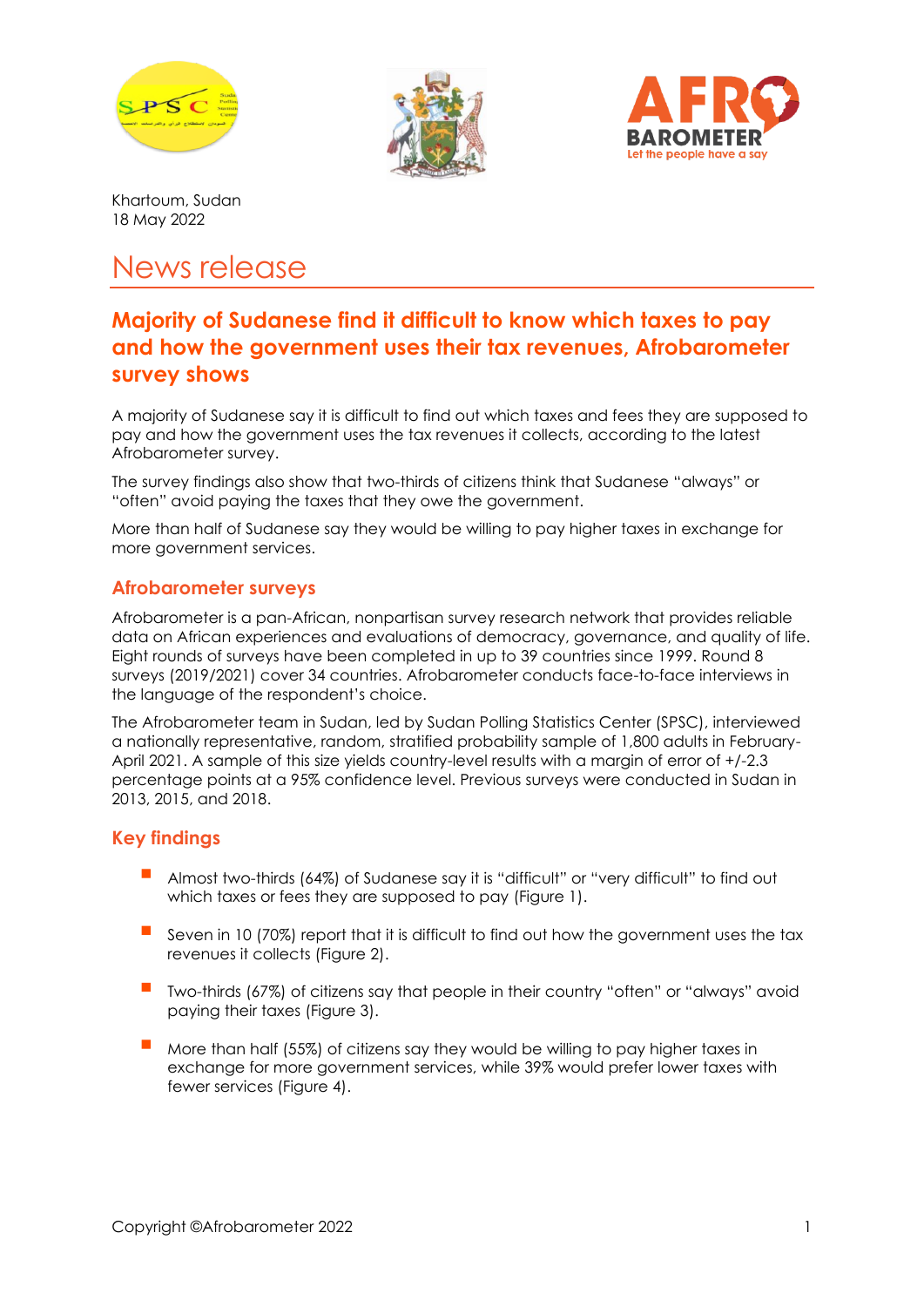

#### **Charts**



**Figure 1: Difficulty of finding out which taxes and fees to pay** | Sudan | 2021

*Respondents were asked: Based on your experience, how easy or difficult is it to find out what taxes and fees you are supposed to pay to the government?*



**Figure 2: Difficulty of finding out how government uses tax revenues** | Sudan | 2021

*Respondents were asked: Based on your experience, how easy or difficult is it to find out how government uses the revenues from people's taxes and fees?*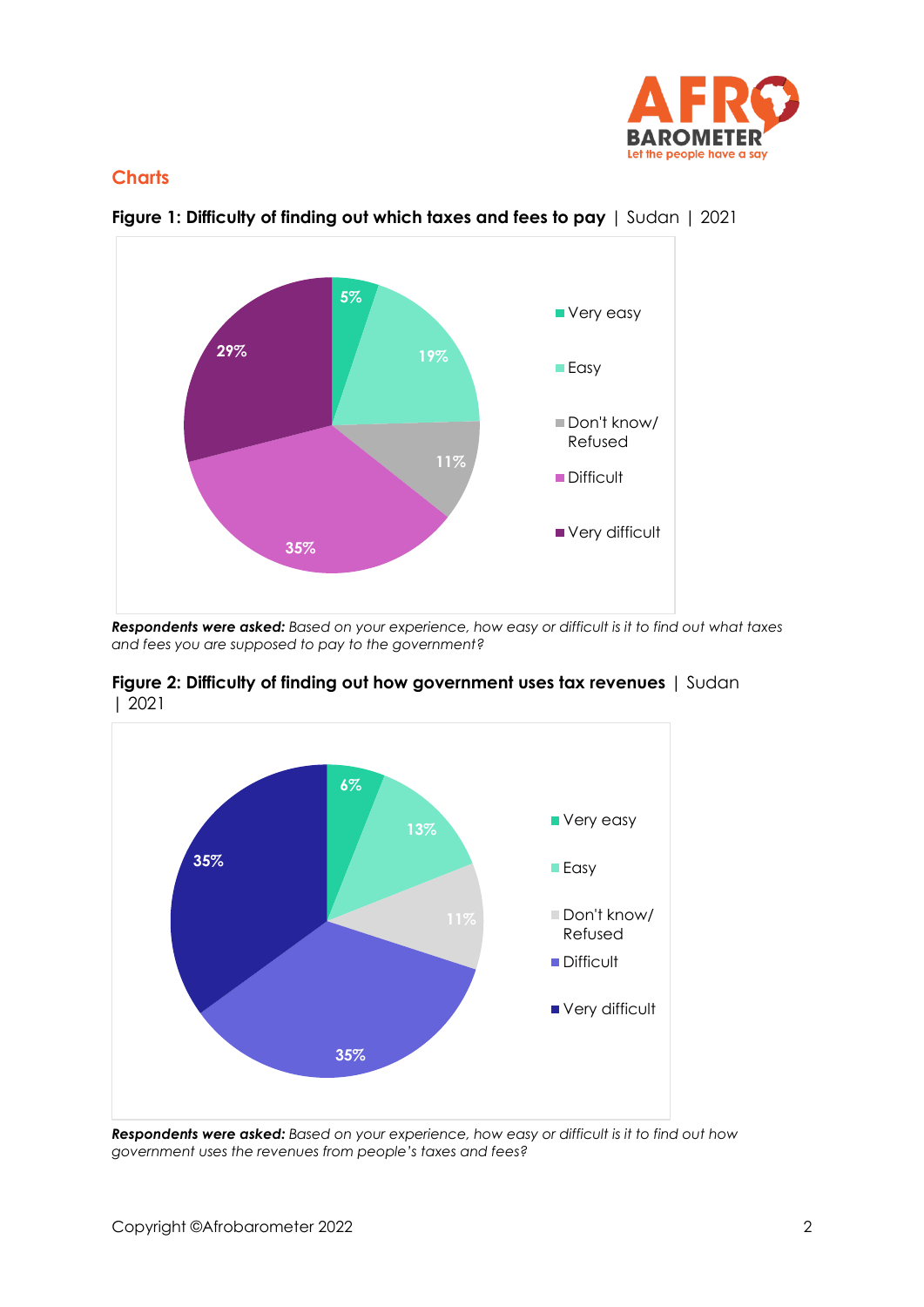



**Figure 3: How often do people avoid paying their taxes?** | Sudan | 2021

*Respondents were asked: In your opinion, how often, in this country, do people avoid paying the taxes that they owe the government?*





*Respondents were asked: Which of the following statements is closest to your view? Statement 1: It is better to pay higher taxes if it means that there will be more services provided by government.* 

*Statement 2: It is better to pay lower taxes, even if it means there will be fewer services provided by government.*

*(% who "agree" or "strongly agree" with each statement)*